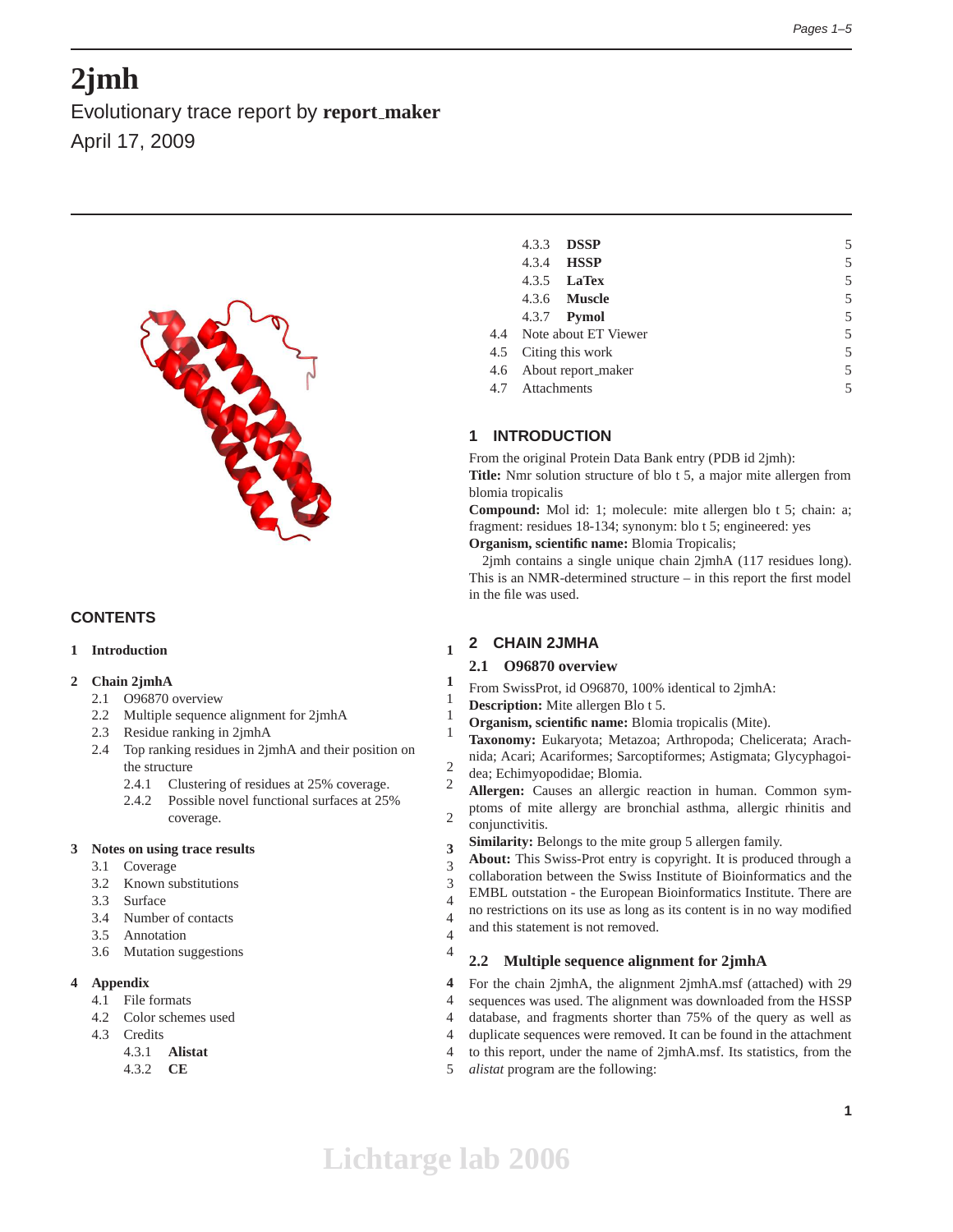

**Fig. 1.** Residues 1-117 in 2jmhA colored by their relative importance. (See Appendix, Fig.6, for the coloring scheme.)

| Format:                   | MSF            |      |
|---------------------------|----------------|------|
| Number of sequences: 29   |                |      |
| Total number of residues: |                | 3289 |
| Smallest:                 | 98             |      |
| Largest:                  | 117            |      |
| Average length:           | 113.4          |      |
| Alignment length:         | 117            |      |
| Average identity:         | 32%            |      |
| Most related pair:        | 98%            |      |
| Most unrelated pair:      | 7 <sup>°</sup> |      |
| Most distant seq:         | 30%            |      |

Furthermore, <1% of residues show as conserved in this alignment.

The alignment consists of 13% eukaryotic ( 3% arthropoda, 3% fungi, 3% plantae) sequences. (Descriptions of some sequences were not readily available.) The file containing the sequence descriptions can be found in the attachment, under the name 2jmhA.descr.

# **2.3 Residue ranking in 2jmhA**

The 2jmhA sequence is shown in Fig. 1, with each residue colored according to its estimated importance. The full listing of residues in 2jmhA can be found in the file called 2jmhA.ranks\_sorted in the attachment.

# **2.4 Top ranking residues in 2jmhA and their position on the structure**

In the following we consider residues ranking among top 25% of residues in the protein . Figure 2 shows residues in 2jmhA colored by their importance: bright red and yellow indicate more conserved/important residues (see Appendix for the coloring scheme). A Pymol script for producing this figure can be found in the attachment.

*2.4.1 Clustering of residues at 25% coverage.* Fig. 3 shows the top 25% of all residues, this time colored according to clusters they belong to. The clusters in Fig.3 are composed of the residues listed in Table 1.

| Table 1.                 |                |                                    |  |  |
|--------------------------|----------------|------------------------------------|--|--|
| cluster                  | size<br>member |                                    |  |  |
| color                    |                | residues                           |  |  |
| red                      | 12             | 30, 33, 36, 39, 43, 44, 47, 49, 55 |  |  |
|                          |                | 58,100,104                         |  |  |
| blue                     | 5.             | 81, 82, 86, 89, 91                 |  |  |
| continued in next column |                |                                    |  |  |

**Fig. 2.** Residues in 2jmhA, colored by their relative importance. Clockwise: front, back, top and bottom views.



**Fig. 3.** Residues in 2jmhA, colored according to the cluster they belong to: red, followed by blue and yellow are the largest clusters (see Appendix for the coloring scheme). Clockwise: front, back, top and bottom views. The corresponding Pymol script is attached.

|                          | <b>Table 1.</b> continued |                |  |
|--------------------------|---------------------------|----------------|--|
| cluster                  | size                      | member         |  |
| color                    |                           | residues       |  |
| yellow                   | 4                         | 18,76,78,79    |  |
| green                    | 4                         | 11, 13, 14, 15 |  |
| purple                   | 3                         | 110, 111, 112  |  |
| continued in next column |                           |                |  |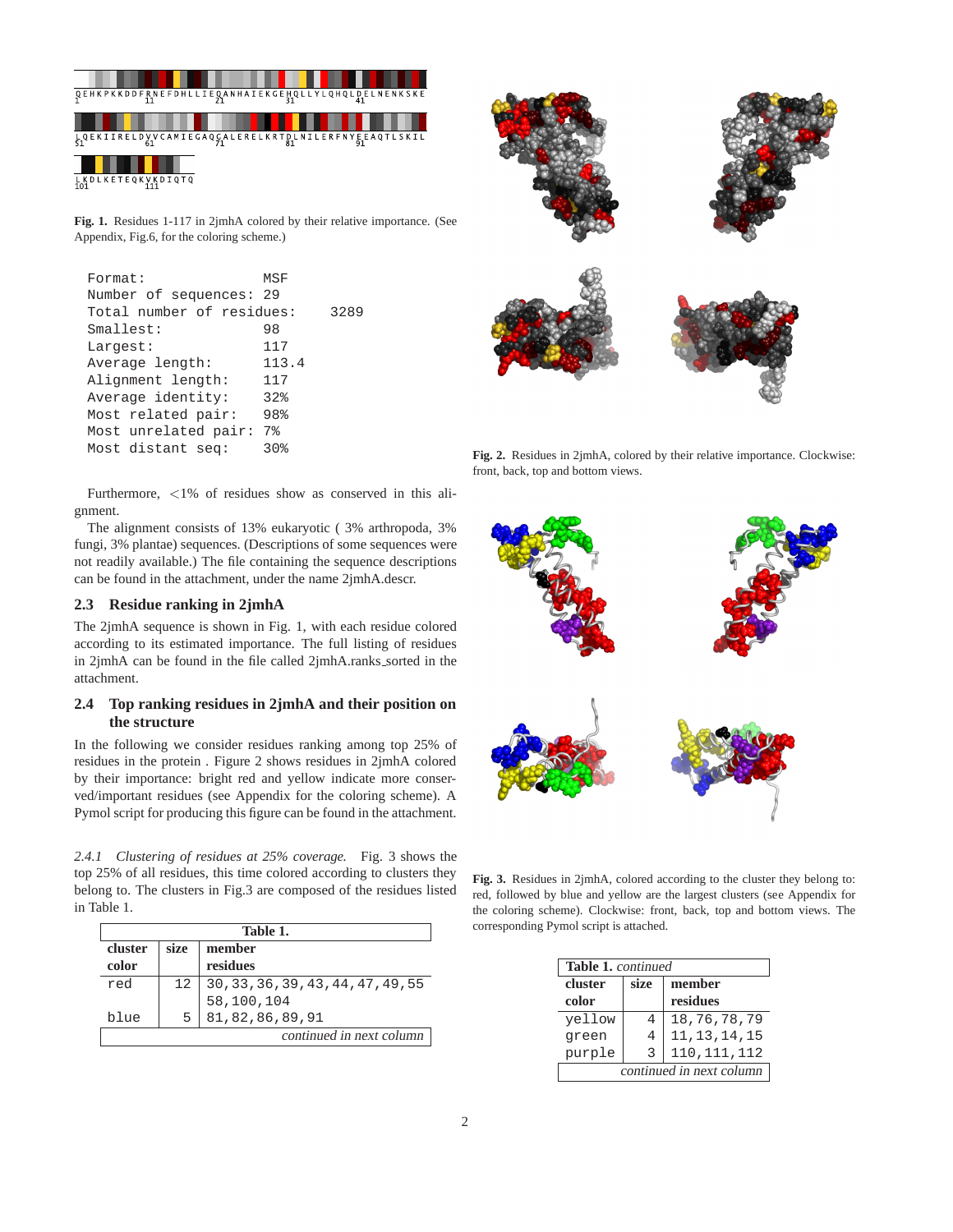|         | <b>Table 1.</b> continued |          |  |
|---------|---------------------------|----------|--|
| cluster | size                      | member   |  |
| color   |                           | residues |  |

**Table 1.** Clusters of top ranking residues in 2jmhA.

*2.4.2 Possible novel functional surfaces at 25% coverage.* One group of residues is conserved on the 2jmhA surface, away from (or susbtantially larger than) other functional sites and interfaces recognizable in PDB entry 2jmh. It is shown in Fig. 4. The residues

|     | <b>Table 2.</b> continued |                       |      |  |  |
|-----|---------------------------|-----------------------|------|--|--|
| res | type                      | substitutions $(\% )$ | cvg  |  |  |
| 18  | L                         | I(10)L(75)K(3)        | 0.23 |  |  |
|     |                           | M(6)A(3)              |      |  |  |
| 78  | K                         | K(68)N(3)M(3)         | 0.25 |  |  |
|     |                           | S(3)A(3)Q(6)          |      |  |  |
|     |                           | E(10)                 |      |  |  |

**Table 2.** Residues forming surface "patch" in 2jmhA.

|     | Table 3. |                          |  |  |  |
|-----|----------|--------------------------|--|--|--|
| res | type     | disruptive               |  |  |  |
|     |          | mutations                |  |  |  |
| 82  | L        | (Y)(R)(H)(T)             |  |  |  |
| 81  | D        | $(FW)$ (HR) $(Y)$ (VCAG) |  |  |  |
| 76  | E        | (H)(FW)(Y)(CRG)          |  |  |  |
| 79  | R        | (T)(Y)(D)(CG)            |  |  |  |
| 86  | E        | (H)(FW)(Y)(R)            |  |  |  |
| 91  | E        | (FWH)(R)(Y)(VA)          |  |  |  |
| 89  | N        | (Y)(T)(FW)(H)            |  |  |  |
| 18  | L        | (Y)(R)(TH)(SECG)         |  |  |  |
| 78  | Κ        | $(Y)$ (FW) $(T)$ (H)     |  |  |  |

**Table 3.** Disruptive mutations for the surface patch in 2jmhA.

Another group of surface residues is shown in Fig.5. The right panel shows (in blue) the rest of the larger cluster this surface belongs to.

**Fig. 4.** A possible active surface on the chain 2jmhA.

belonging to this surface "patch" are listed in Table 2, while Table 3 suggests possible disruptive replacements for these residues (see Section 3.6).

| Table 2.                 |      |                       |      |  |
|--------------------------|------|-----------------------|------|--|
| res                      | type | substitutions( $\%$ ) | cvg  |  |
| 82                       | L    | L(89)A(3)K(3)         | 0.01 |  |
|                          |      | D(3)                  |      |  |
| 81                       | D    | D(75)E(17)K(6)        | 0.06 |  |
| 76                       | E    | E(72)O(3)L(24)        | 0.07 |  |
| 79                       | R    | R(79)H(3)K(6)         | 0.08 |  |
|                          |      | E(3)L(6)              |      |  |
| 86                       | E    | E(79)O(3)A(3)         | 0.12 |  |
|                          |      | K(3)I(3)D(6)          |      |  |
| 91                       | E    | E(79)T(6)D(10)        | 0.13 |  |
|                          |      | N(3)                  |      |  |
| 89                       | N    | N(75)O(3)D(3)         | 0.14 |  |
|                          |      | .(3)K(3)L(6)          |      |  |
|                          |      | R(3)                  |      |  |
| continued in next column |      |                       |      |  |



**Fig. 5.** Another possible active surface on the chain 2jmhA. The larger cluster it belongs to is shown in blue.

The residues belonging to this surface "patch" are listed in Table 4, while Table 5 suggests possible disruptive replacements for these residues (see Section 3.6).

|     | Table 4. |                          |      |  |  |
|-----|----------|--------------------------|------|--|--|
| res | type     | substitutions $(\% )$    | cvg  |  |  |
| 58  | E        | E(82)D(3)I(3)            | 0.05 |  |  |
|     |          | L(6)Q(3)                 |      |  |  |
| 49  | K        | R(6)K(82)N(3)            | 0.11 |  |  |
|     |          | G(3)A(3)                 |      |  |  |
| 112 | K        | N(10)K(75)Q(10)          | 0.17 |  |  |
|     |          | continued in next column |      |  |  |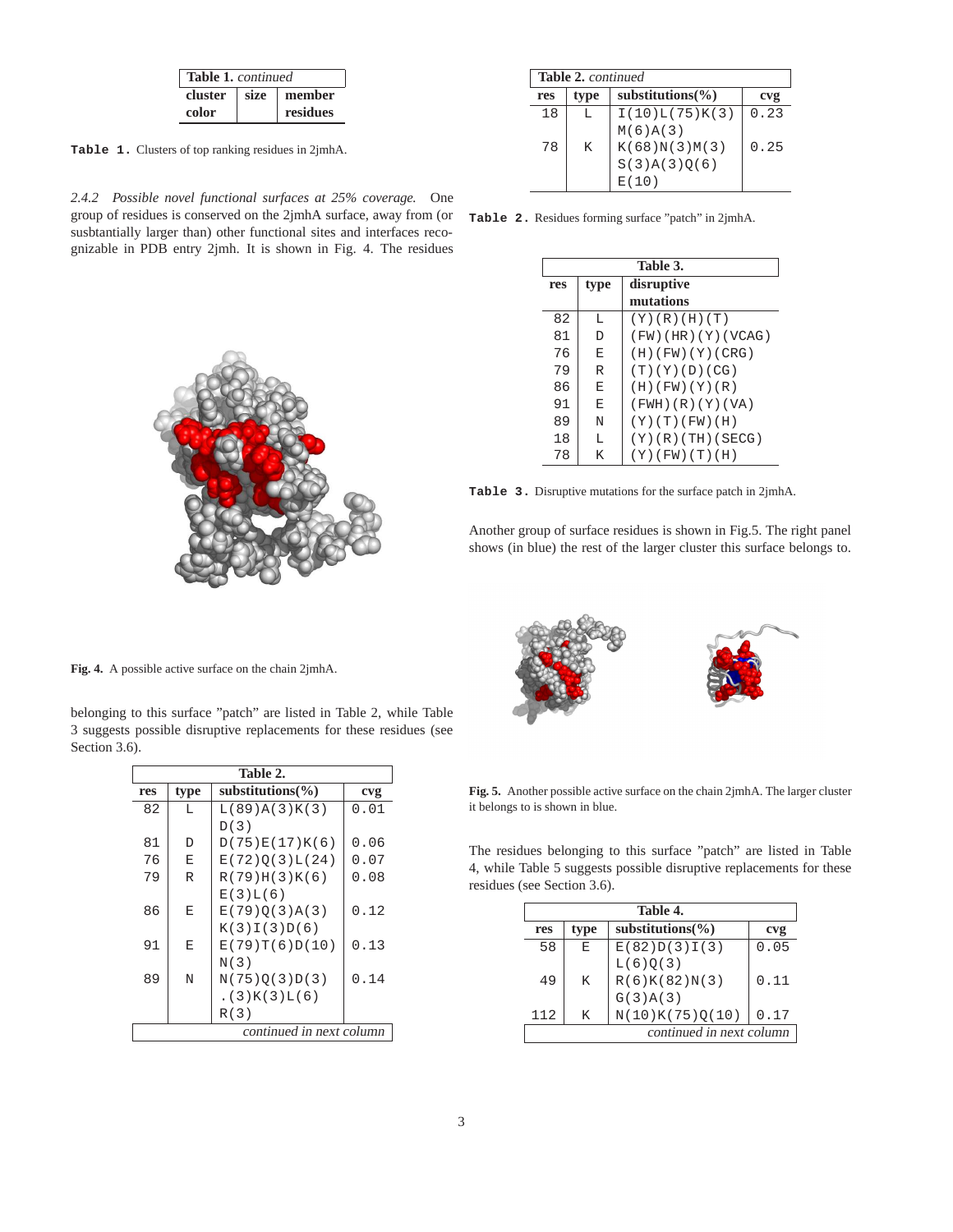| <b>Table 4.</b> continued |      |                       |      |  |
|---------------------------|------|-----------------------|------|--|
| res                       | type | substitutions $(\% )$ | cvg  |  |
|                           |      | E(3)                  |      |  |
| 39                        | Q    | O(68)E(17)K(3)        | 0.18 |  |
|                           |      | R(10)                 |      |  |
| 55                        | I    | I(68)E(3)L(13)        | 0.19 |  |
|                           |      | A(3)D(6)V(3)          |      |  |
| 44                        | N    | E(68)N(13)K(6)        | 0.21 |  |
|                           |      | (3)0(6)               |      |  |
| 47                        | K    | $K(68)$ . (3) $N(3)$  | 0.22 |  |
|                           |      | P(17)R(3)G(3)         |      |  |
| 110                       | K    | R(24)K(62)H(6)        | 0.24 |  |
|                           |      | E(3)L(3)              |      |  |

**Table 4.** Residues forming surface "patch" in 2jmhA.

| Table 5. |                    |                        |  |  |
|----------|--------------------|------------------------|--|--|
| res      | disruptive<br>type |                        |  |  |
|          |                    | mutations              |  |  |
| 58       | F.                 | (H)(FYW)(R)(CG)        |  |  |
| 49       | K                  | (Y)(FW)(T)(S)          |  |  |
| 112      | K                  | $(Y)$ (FW) (T) (VCAG)  |  |  |
| 39       | Q                  | $(Y)$ (FTW) (H) (VCAG) |  |  |
| 55       | I                  | (R)(Y)(H)(T)           |  |  |
| 44       | N                  | $(Y)$ (FW) (H) (T)     |  |  |
| 47       | K                  | $(Y)$ (FTW) (S) (VCAG) |  |  |
| 110      | K                  | (Y)(T)(FW)(CG)         |  |  |

**Table 5.** Disruptive mutations for the surface patch in 2jmhA.

# **3 NOTES ON USING TRACE RESULTS**

#### **3.1 Coverage**

Trace results are commonly expressed in terms of coverage: the residue is important if its "coverage" is small - that is if it belongs to some small top percentage of residues [100% is all of the residues in a chain], according to trace. The ET results are presented in the form of a table, usually limited to top 25% percent of residues (or to some nearby percentage), sorted by the strength of the presumed evolutionary pressure. (I.e., the smaller the coverage, the stronger the pressure on the residue.) Starting from the top of that list, mutating a couple of residues should affect the protein somehow, with the exact effects to be determined experimentally.

#### **3.2 Known substitutions**

One of the table columns is "substitutions" - other amino acid types seen at the same position in the alignment. These amino acid types may be interchangeable at that position in the protein, so if one wants to affect the protein by a point mutation, they should be avoided. For example if the substitutions are "RVK" and the original protein has an R at that position, it is advisable to try anything, but RVK. Conversely, when looking for substitutions which will *n*ot affect the protein, one may try replacing, R with K, or (perhaps more surprisingly), with V. The percentage of times the substitution appears in the alignment is given in the immediately following bracket. No percentage is given in the cases when it is smaller than 1%. This is meant to be a rough guide - due to rounding errors these percentages often do not add up to 100%.

## **3.3 Surface**

To detect candidates for novel functional interfaces, first we look for residues that are solvent accessible (according to DSSP program) by at least  $10\AA^2$ , which is roughly the area needed for one water molecule to come in the contact with the residue. Furthermore, we require that these residues form a "cluster" of residues which have neighbor within  $5\AA$  from any of their heavy atoms.

Note, however, that, if our picture of protein evolution is correct, the neighboring residues which *are not* surface accessible might be equally important in maintaining the interaction specificity - they should not be automatically dropped from consideration when choosing the set for mutagenesis. (Especially if they form a cluster with the surface residues.)

#### **3.4 Number of contacts**

Another column worth noting is denoted "noc/bb"; it tells the number of contacts heavy atoms of the residue in question make across the interface, as well as how many of them are realized through the backbone atoms (if all or most contacts are through the backbone, mutation presumably won't have strong impact). Two heavy atoms are considered to be "in contact" if their centers are closer than  $5\AA$ .

#### **3.5 Annotation**

If the residue annotation is available (either from the pdb file or from other sources), another column, with the header "annotation" appears. Annotations carried over from PDB are the following: site (indicating existence of related site record in PDB ), S-S (disulfide bond forming residue), hb (hydrogen bond forming residue, jb (james bond forming residue), and sb (for salt bridge forming residue).

#### **3.6 Mutation suggestions**

Mutation suggestions are completely heuristic and based on complementarity with the substitutions found in the alignment. Note that they are meant to be **disruptive** to the interaction of the protein with its ligand. The attempt is made to complement the following properties: small [AVGSTC], medium [LPNQDEMIK], large  $[WFYHR]$ , hydrophobic  $[LPVAMWFI]$ , polar  $[GTCY]$ ; positively  $[KHR]$ , or negatively  $[DE]$  charged, aromatic  $[WFYH]$ , long aliphatic chain  $[EKRQM]$ , OH-group possession  $[SDETY]$ , and NH2 group possession  $[NQRK]$ . The suggestions are listed according to how different they appear to be from the original amino acid, and they are grouped in round brackets if they appear equally disruptive. From left to right, each bracketed group of amino acid types resembles more strongly the original (i.e. is, presumably, less disruptive) These suggestions are tentative - they might prove disruptive to the fold rather than to the interaction. Many researcher will choose, however, the straightforward alanine mutations, especially in the beginning stages of their investigation.

## **4 APPENDIX**

#### **4.1 File formats**

Files with extension "ranks sorted" are the actual trace results. The fields in the table in this file:

- alignment# number of the position in the alignment
- residue# residue number in the PDB file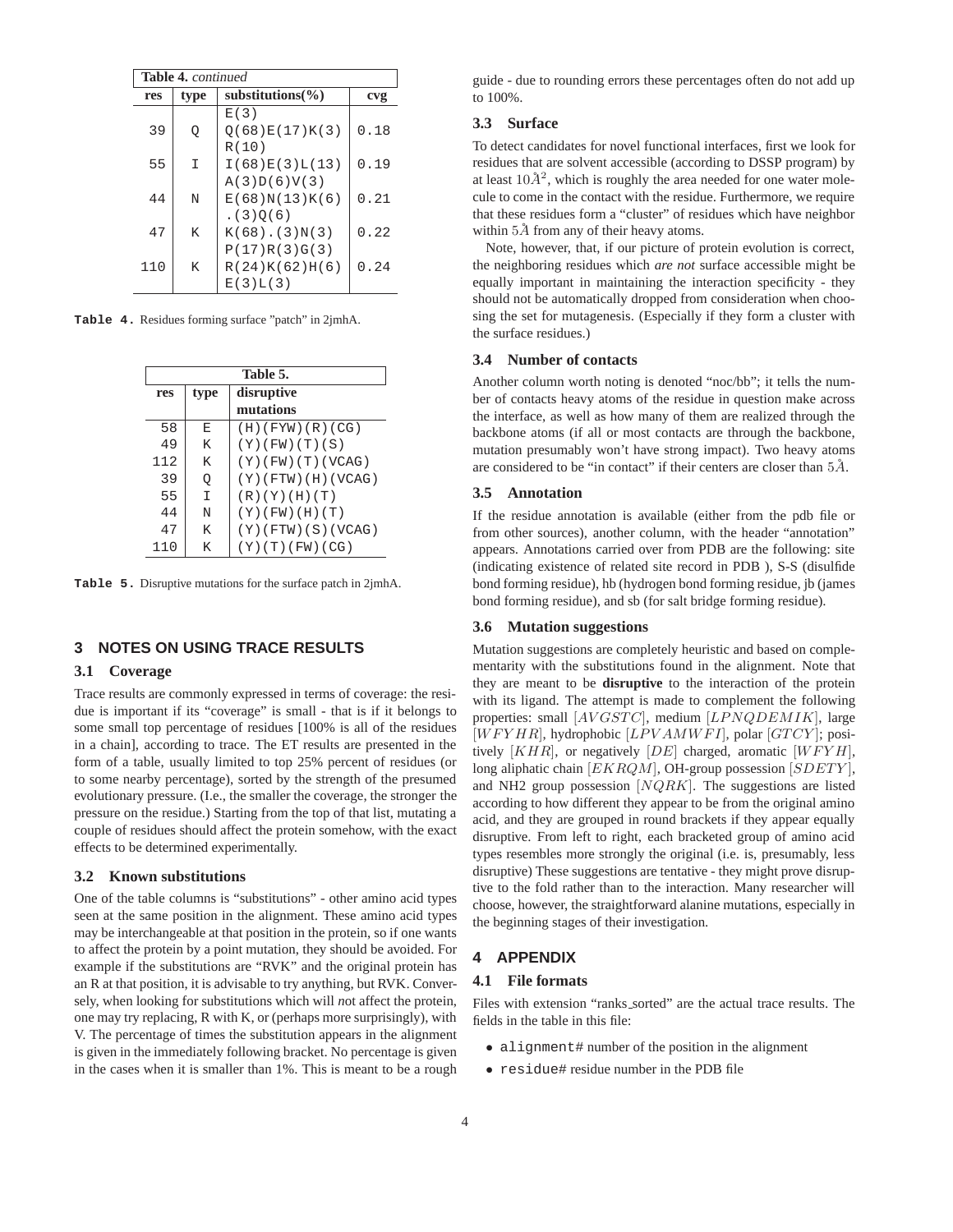

**RELATIVE IMPORTANCE**

**Fig. 6.** Coloring scheme used to color residues by their relative importance.

- type amino acid type
- rank rank of the position according to older version of ET
- variability has two subfields:
	- 1. number of different amino acids appearing in in this column of the alignment
	- 2. their type
- rho ET score the smaller this value, the lesser variability of this position across the branches of the tree (and, presumably, the greater the importance for the protein)
- cvg coverage percentage of the residues on the structure which have this rho or smaller
- gaps percentage of gaps in this column

#### **4.2 Color schemes used**

The following color scheme is used in figures with residues colored by cluster size: black is a single-residue cluster; clusters composed of more than one residue colored according to this hierarchy (ordered by descending size): red, blue, yellow, green, purple, azure, turquoise, brown, coral, magenta, LightSalmon, SkyBlue, violet, gold, bisque, LightSlateBlue, orchid, RosyBrown, MediumAquamarine, DarkOliveGreen, CornflowerBlue, grey55, burlywood, LimeGreen, tan, DarkOrange, DeepPink, maroon, BlanchedAlmond.

The colors used to distinguish the residues by the estimated evolutionary pressure they experience can be seen in Fig. 6.

#### **4.3 Credits**

*4.3.1* **Alistat** *alistat* reads a multiple sequence alignment from the file and shows a number of simple statistics about it. These statistics include the format, the number of sequences, the total number of residues, the average and range of the sequence lengths, and the alignment length (e.g. including gap characters). Also shown are some percent identities. A percent pairwise alignment identity is defined as (idents / MIN(len1, len2)) where idents is the number of exact identities and len1, len2 are the unaligned lengths of the two sequences. The "average percent identity", "most related pair", and "most unrelated pair" of the alignment are the average, maximum, and minimum of all (N)(N-1)/2 pairs, respectively. The "most distant

seq" is calculated by finding the maximum pairwise identity (best relative) for all N sequences, then finding the minimum of these N numbers (hence, the most outlying sequence). *alistat* is copyrighted by HHMI/Washington University School of Medicine, 1992-2001, and freely distributed under the GNU General Public License.

*4.3.2* **CE** To map ligand binding sites from different source structures, report\_maker uses the CE program: http://cl.sdsc.edu/. Shindyalov IN, Bourne PE (1998) *"Protein structure alignment by incremental combinatorial extension (CE) of the optimal path* . Protein Engineering 11(9) 739-747.

*4.3.3* **DSSP** In this work a residue is considered solvent accessible if the DSSP program finds it exposed to water by at least  $10\text{\AA}^2$ , which is roughly the area needed for one water molecule to come in the contact with the residue. DSSP is copyrighted by W. Kabsch, C. Sander and MPI-MF, 1983, 1985, 1988, 1994 1995, CMBI version by Elmar.Krieger@cmbi.kun.nl November 18,2002,

http://www.cmbi.kun.nl/gv/dssp/descrip.html.

*4.3.4* **HSSP** Whenever available, report maker uses HSSP alignment as a starting point for the analysis (sequences shorter than 75% of the query are taken out, however); R. Schneider, A. de Daruvar, and C. Sander. *"The HSSP database of protein structuresequence alignments."* Nucleic Acids Res., 25:226–230, 1997.

http://swift.cmbi.kun.nl/swift/hssp/

*4.3.5* **LaTex** The text for this report was processed using LATEX; Leslie Lamport, "LaTeX: A Document Preparation System Addison-Wesley," Reading, Mass. (1986).

*4.3.6* **Muscle** When making alignments "from scratch", report maker uses Muscle alignment program: Edgar, Robert C. (2004), *"MUSCLE: multiple sequence alignment with high accuracy and high throughput."* Nucleic Acids Research 32(5), 1792-97.

http://www.drive5.com/muscle/

*4.3.7* **Pymol** The figures in this report were produced using Pymol. The scripts can be found in the attachment. Pymol is an open-source application copyrighted by DeLano Scientific LLC (2005). For more information about Pymol see http://pymol.sourceforge.net/. (Note for Windows users: the attached package needs to be unzipped for Pymol to read the scripts and launch the viewer.)

#### **4.4 Note about ET Viewer**

Dan Morgan from the Lichtarge lab has developed a visualization tool specifically for viewing trace results. If you are interested, please visit:

http://mammoth.bcm.tmc.edu/traceview/

The viewer is self-unpacking and self-installing. Input files to be used with ETV (extension .etvx) can be found in the attachment to the main report.

#### **4.5 Citing this work**

The method used to rank residues and make predictions in this report can be found in Mihalek, I., I. Res, O. Lichtarge. (2004). ˇ *"A Family of Evolution-Entropy Hybrid Methods for Ranking of Protein Residues by Importance"* J. Mol. Bio. **336**: 1265-82. For the original version